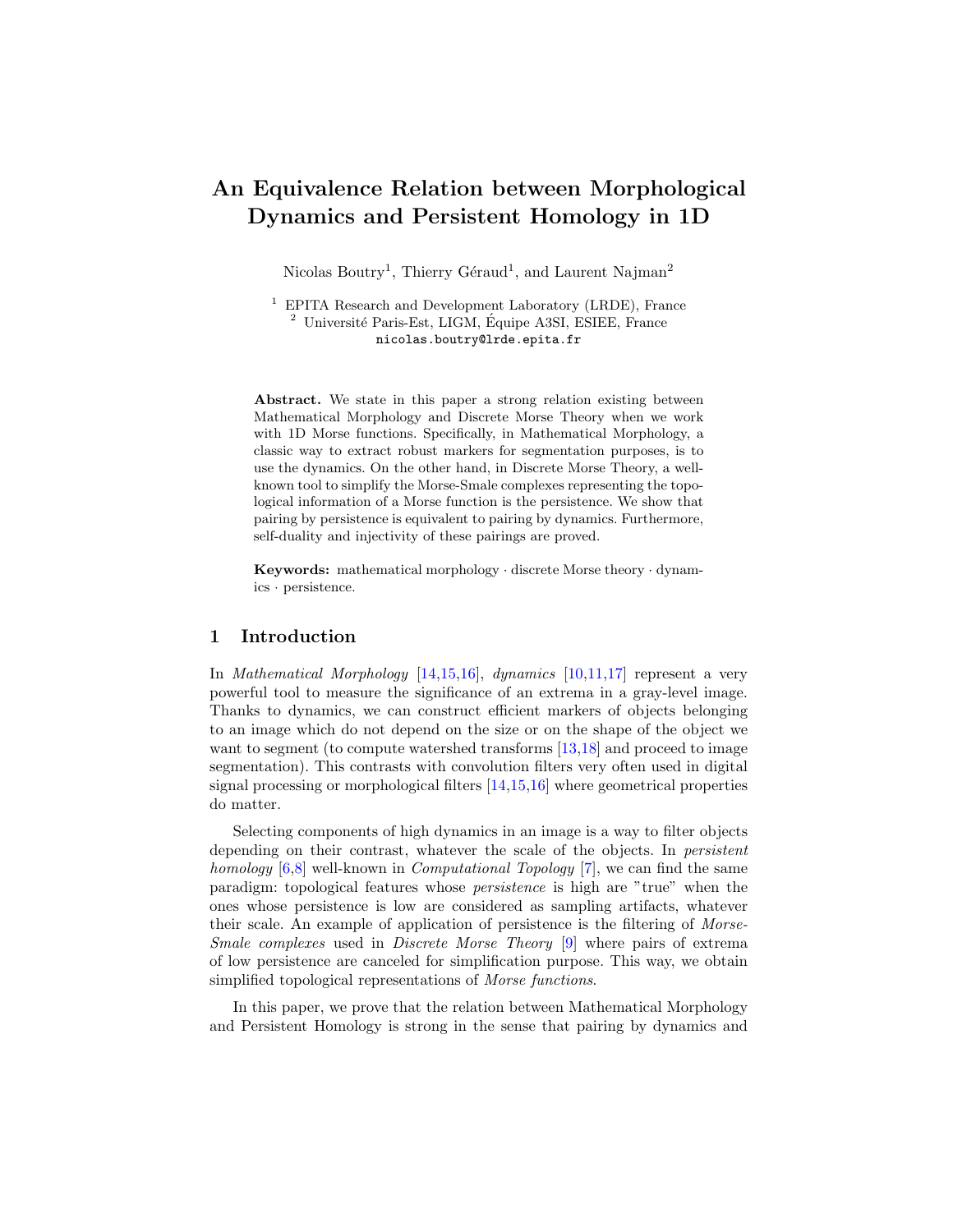pairing by persistence are equivalent (and then dynamics and persistence are equal), at least in 1D, when we work with Morse functions.

The plan of the paper is the following: Section [2](#page-1-0) recalls the mathematical background needed in this paper, Section [3](#page-3-0) proves the equivalence between pairing by dynamics and pairing by persistence, Section [4](#page-8-0) proves some properties of these pairings, and Section [5](#page-10-0) concludes the paper.

## <span id="page-1-0"></span>2 Mathematical background

A 1D Morse function is a function  $f : \mathbb{R} \to \mathbb{R}$  which belongs to  $\mathcal{C}^2(\mathbb{R})$  and whose second derivative  $f''(x^*)$  at each critical point  $x^* \in \mathbb{R}$  verifies that  $f''(x^*)$  is different from 0. A consequence of this property is that the critical points of a Morse function are isolated.

In this paper, we work with one-dimensional Morse functions  $f:\mathbb{R}\to\mathbb{R}$  with the additional property that for any two local extrema  $x_1$  and  $x_2$  of  $f, x_1 \neq x_2$ implies that  $f(x_1) \neq f(x_2)$ ). In other words, critical values of f are "unique".

Even if it does not seem realistic to assume that the critical values are unique, we can easily obtain this property by perturbing slightly the given function while preserving its topology.

Let us define the *lower threshold sets*: the set  $[f \leq \lambda]$  for any  $\lambda \in \mathbb{R}$  is defined as the set  $\{x \in \mathbb{R} : f(x) \leq \lambda\}$ . Then, we define the *connected component* of a set  $X \subseteq \mathbb{R}$  containing  $x \in X$  the greatest interval contained in X and containing x and we denote it  $\mathcal{CC}(X, x)$ .

We denote as usual  $\overline{\mathbb{R}} := \mathbb{R} \cup \{-\infty, +\infty\}$ . For a, b two elements of  $\overline{\mathbb{R}}$ , iv $(a, b)$ is defined as the *interval value*  $[\min(a, b), \max(a, b)]$ . Also, for a given function  $f : \mathbb{R} \to \mathbb{R}$  and for  $(a, b) \in \overline{\mathbb{R}}$  verifying  $a < b$ , we denote:

$$
Rep([a, b], f) := \arg\min_{x \in [a, b]} f(x).
$$

 $\text{Rep}([a, b], f)$  is said to be the *representative* [\[6\]](#page-11-8) of the interval [a, b] relatively to f. Finally, we denote by  $\varepsilon \to 0^+$  the fact that  $\varepsilon$  tends to 0 with the constraint  $\varepsilon > 0$ .

### 2.1 Pairing by dynamics

Let  $f : \mathbb{R} \to \mathbb{R}$  be a Morse function with unique critical values. For  $x_{\min} \in \mathbb{R}$  a local minimum of f, if there exists at least one absciss  $x'_{\text{min}} \in \mathbb{R}$  of f such that  $f(x'_{\min}) < f(x_{\min})$ , then we define the *dynamics* [\[11\]](#page-11-4) of  $x_{\min}$  by:

$$
\mathrm{dyn}(x_{\min}) := \min_{\gamma \in C} \max_{s \in [0,1]} f(\gamma(s)) - f(x_{\min}),
$$

where C is the set of paths  $\gamma : [0,1] \to \mathbb{R}$  verifying  $\gamma(0) := x_{\min}$  and verifying that there exists some  $s \in ]0,1]$  such that  $f(\gamma(s)) < f(x_{\min})$ .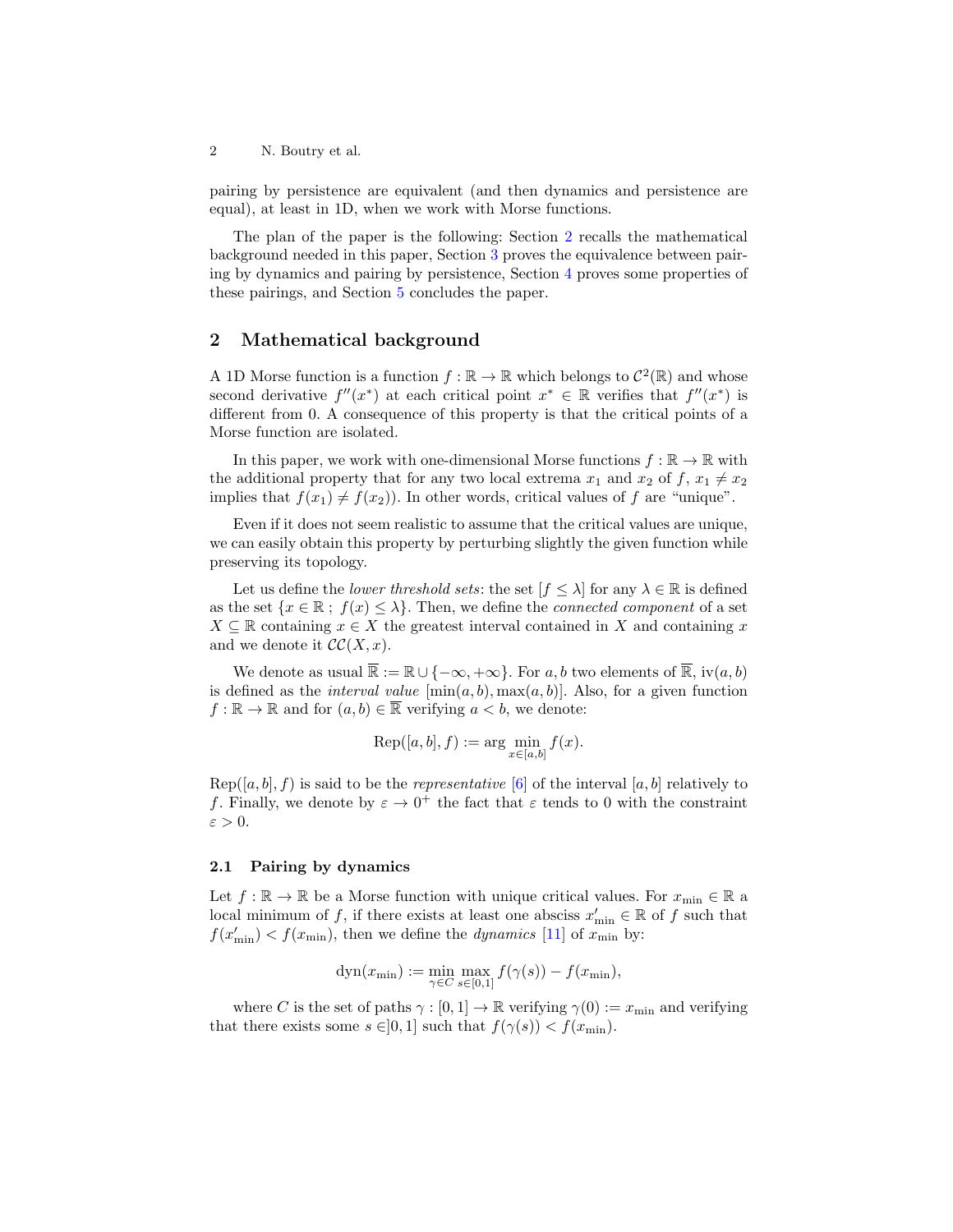

<span id="page-2-0"></span>Fig. 1: Example of pairing by dynamics: the absciss  $x_{\min}$  of the red point is paired by dynamics relatively to f with the absciss  $x_{\text{max}}$  of the green point on its left because the "effort" needed to reach a point of lower height than  $f(x_{\min})$  (like the two black points) following the graph of  $f$  is minimal on the left.

Let us now define  $\gamma^*$  as a path of C verifying:

$$
\max_{s \in [0,1]} f(\gamma^*(s)) - f(x_{\min}) = \min_{\gamma \in C} \max_{s \in [0,1]} f(\gamma(s)) - f(x_{\min}),
$$

then we say that this path is *optimal*. The real value  $x_{\text{max}}$  paired by dynamics to  $x_{\min}$  (relatively to f) is characterized by:

$$
x_{\max} := \gamma^*(s^*),
$$

with  $f(\gamma^*(s^*)) = \max_{s \in [0,1]} f(\gamma^*(s))$  and  $\gamma^*(s^*)$  is a local maximum of f. We obtain then:

 $f(x_{\text{max}}) - f(x_{\text{min}}) = \text{dyn}(x_{\text{min}}).$ 

Note that the local maximum  $x_{\text{max}}$  of f does not depend on the path  $\gamma^*$ (see Figure [1\)](#page-2-0), and its value is unique (by hypothesis on  $f$ ), which shows that in some way  $x_{\text{max}}$  and  $x_{\text{min}}$  are "naturally" paired by dynamics.

### <span id="page-2-1"></span>2.2 Pairing by persistence



Fig. 2: Example of pairing by persistence: the absciss  $x_{\text{max}}$  of the local maximum in red is paired by persistence relatively to  $f$  with the absciss of the local minimum in green since its image by  $f$  is greater than the image by  $f$  on the right local minima drawn in pink.

Let  $f : \mathbb{R} \to \mathbb{R}$  be a Morse function with unique critical values, and let  $x_{\text{max}}$  be a local maximum of f. Let us recall the 1D procedure  $\lceil 6 \rceil$  which pairs (relatively to  $f$ ) local maxima to local minima (see Algorithm [1\)](#page-3-1). Roughly speaking, the representatives  $x_{\min}^-$  and  $x_{\min}^+$  are the abscisses where connected components of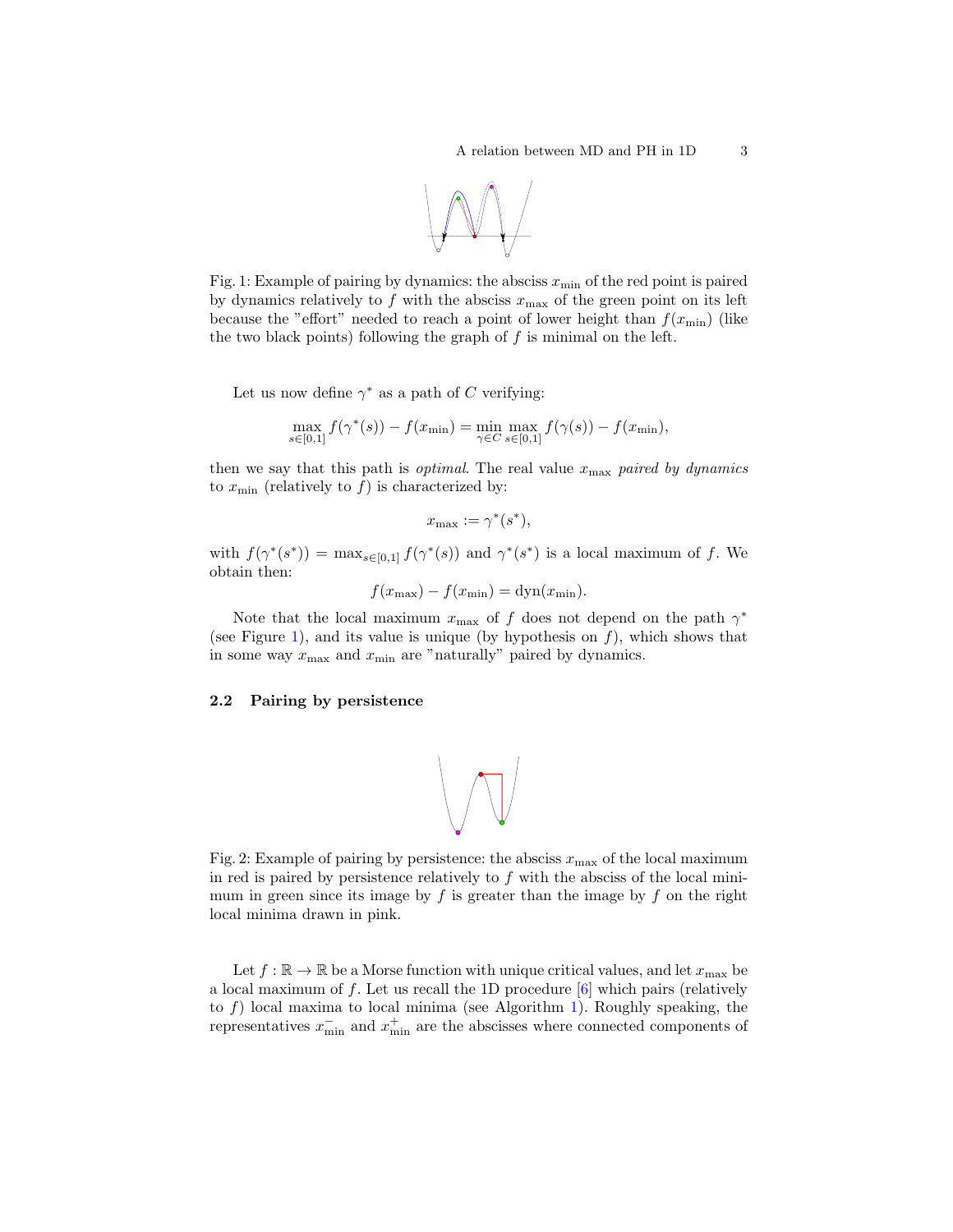Algorithm 1: Pairing by persistence of  $x_{\text{max}}$ .

<span id="page-3-1"></span> $x_{\min} := \emptyset;$  $[x_{\text{max}}^-, x_{\text{max}}^+] := \mathcal{CC}([f \le f(x_{\text{max}})], x_{\text{max}});$ if  $x_{\text{max}}^- > -\infty \parallel x_{\text{max}}^+ < +\infty$  then  $x_{\min}^{-} := \text{Rep}([x_{\max}^-, x_{\max}], f);$  $x_{\min}^+ := \text{Rep}([x_{\max}, x_{\max}^+], f);$  $\mathop{\text{if}}~ x_{\text{max}}^- > -\infty ~\&\&~ x_{\text{max}}^+ < +\infty ~\text{then}$  $x_{\min} := \argmax_{x \in \{x_{\min}^-, x_{\min}^+\}} f(x);$ if  $x_{\text{max}}^- > -\infty$  &&  $x_{\text{max}}^+ = +\infty$  then  $x_{\min} := x_{\min}^-;$ if  $x_{\text{max}}^- = -\infty$  &&  $x_{\text{max}}^+ < +\infty$  then  $x_{\min} := x_{\min}^+;$ return  $x_{\min}$ ;

respectively  $[f \leq (f(x_{\min}^{-})]$  and  $[f \leq (f(x_{\min}^{+}))$  "emerge" (see Figure [2\)](#page-2-1), when  $x_{\text{max}}$  is the absciss where two connected components of  $[f < f(x_{\text{max}})]$  "merge" into a single component of  $[f \leq f(x_{\text{max}})]$ . Pairing by persistence associates then  $x_{\text{max}}$  to the value  $x_{\text{min}}$  belonging to  $\{\overline{x_{\text{min}}}^-, \overline{x_{\text{min}}^+}\}$  which maximizes  $f(x_{\text{min}})$ . The persistence of  $x_{\text{max}}$  relatively to f is then equal to  $\text{per}(x_{\text{max}}) := f(x_{\text{max}})$  $f(x_{\min}).$ 

# <span id="page-3-0"></span>3 Pairings by dynamics and by persistence are equivalent in 1D

<span id="page-3-2"></span>In this section, we prove that under some constraints, pairings by dynamics and by persistence are equivalent in the 1D case.



Fig. 3: A Morse function where the local extrema  $x_{\min}$  and  $x_{\max}$  are paired by dynamics.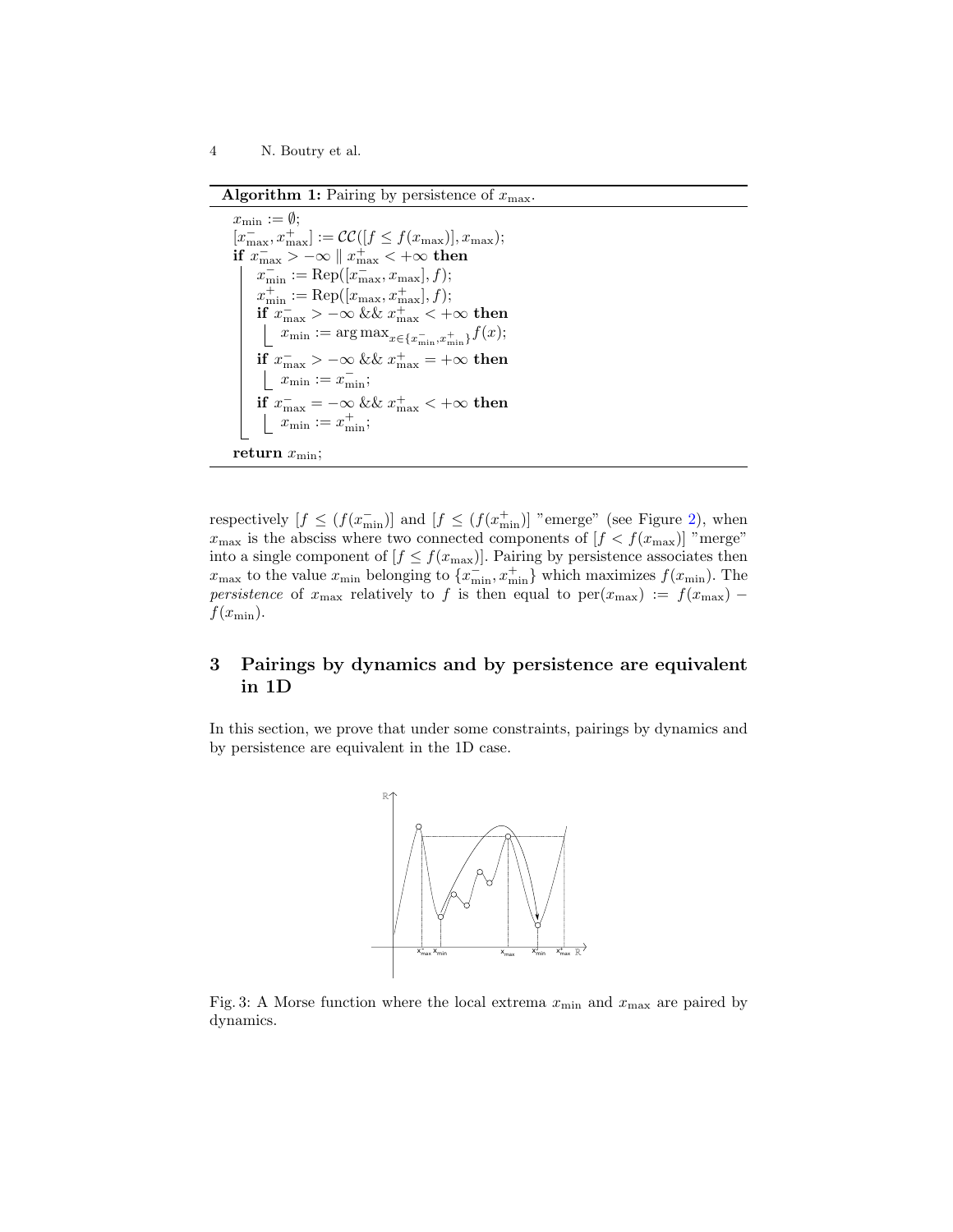<span id="page-4-1"></span>**Proposition 1** Let  $f : \mathbb{R} \to \mathbb{R}$  be a Morse function with a finite number of local extrema and unique critical values. Now let us assume that a local minimum  $x_{\min} \in \mathbb{R}$  of f is paired with a local maximum  $x_{\max}$  of f by dynamics. We assume without constraints that  $x_{\min} < x_{\max}$ . Also, we denote by  $(x_{\max}^-, x_{\max}^+) \in \mathbb{R}^2$  the two values verifying:

$$
[x_\text{max}^-, x_\text{max}^+] = \mathcal{CC}([f \le f(x_\text{max})], x_\text{max}).
$$

Then the following properties are true:

- $( P1)$   $x_{\min} = \text{Rep}([x_{\max}^-, x_{\max}], f),$
- (P2) With  $x_{\min}^2 := \text{Rep}([x_{\max}, x_{\max}^+, f), \text{ then } f(x_{\min}^2) < f(x_{\min}),$
- $(P3)$   $x_{\text{max}}$  and  $x_{\text{min}}$  are paired by persistence.

<span id="page-4-0"></span>**Proof:** Figure [3](#page-3-2) depicts an example of Morse function where  $x_{\min}$  and  $x_{\max}$ are paired by dynamics.



Fig. 4: Proof of  $(P1)$ .

Let us first remark that  $x_{\text{max}}^-$  is finite since  $x_{\text{min}}$  is paired with  $x_{\text{max}}$  by dynamics relatively to f with  $x_{\min} < x_{\max}$ .

Now, let us prove  $(P1)$ ; we proceed by *reductio ad absurdum*. When  $x_{\min}$  is not the absolute minimum of f on the interval  $[x_{\text{max}}^-, x_{\text{max}}]$ , then there exists  $x^* := \arg \min_{x \in [x_{\max}^-, x_{\max}]} f(x)$  which is different from  $x_{\min}$  (see Figure [4\)](#page-4-0) which verifies  $f(x^*)$  <  $f(x_{\text{min}})$  ( $x^*$  and  $x_{\text{min}}$  being distinct local extrema of f, their images by f are not equal). Then, because the path joining  $x_{\min}$  and  $x^*$  belongs to  $C$ , we have:

$$
dyn(x_{\min}) \le \max\{f(x) - f(x_{\min})\; ; \; x \in iv(x^*, x_{\min})\}.
$$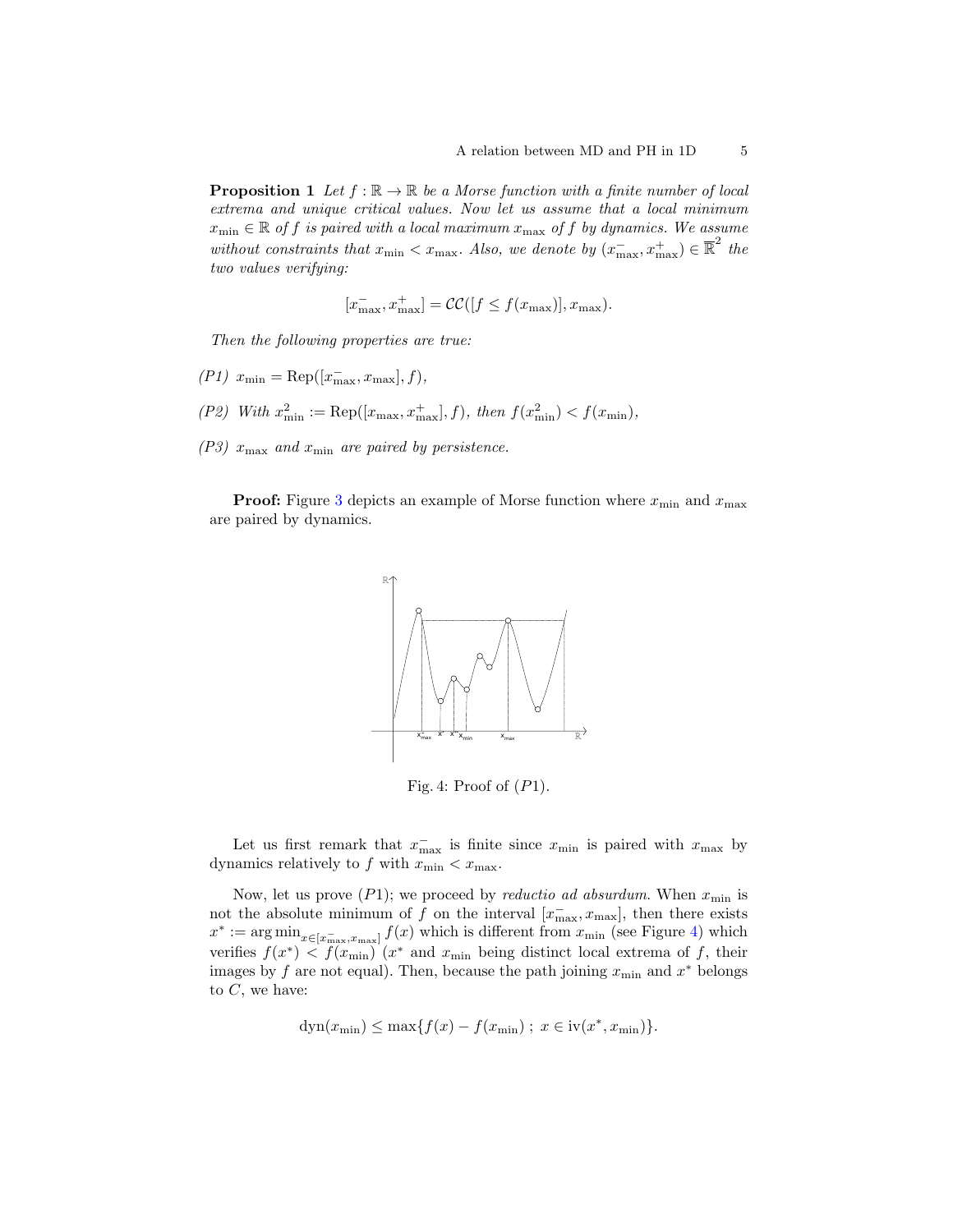Let us call  $x^{**} := \arg \max_{x \in [iv(x_{\min}, x^*)]} f(x)$ , we can deduce that  $f(x^{**})$  <  $f(x_{\text{max}})$  since  $x^{**} \in \text{iv}(x^*, x_{\text{min}}) \subseteq ]\overline{x_{\text{max}}^*}, x_{\text{max}}[$ . This way,

$$
dyn(x_{\min}) \le f(x^{**}) - f(x_{\min}),
$$

which is lower than  $f(x_{\text{max}}) - f(x_{\text{min}})$ ; this is a contradiction since  $x_{\text{min}}$  and  $x_{\text{max}}$  are paired by dynamics. (P1) is then proven.

Let  $x_{\min}^2$  be the representative of  $[x_{\max}, x_{\max}^+]$  relatively to f. Two cases are then possible:

<span id="page-5-0"></span>– When  $x_{\text{max}}^+ = +\infty$ , it implies that  $f(+\infty) = -\infty$  because f is a Morse function, and then  $x_{\min}^2 = +\infty$ , which implies that  $f(x_{\min}^2) = -\infty$ . Then  $f(x_{\min}^2) < f(x_{\min}).$ 



Fig. 5: Proof of  $(P2)$  in the case where  $x_{\text{max}}$  is finite.

- When  $x_{\text{max}}^+$  is finite, let us assume that  $f(x_{\text{min}}^2) > f(x_{\text{min}})$ . Note that we cannot have equality of  $f(x_{\min}^2)$  and  $f(x_{\min})$  since  $x_{\min}$  and  $x_{\min}^2$  are both local extrema of f. Then we obtain Figure [5.](#page-5-0) Since with  $x \in [x_{\text{max}}, x_{\text{max}}^+]$ , we have  $f(x) > f(x_{\min})$ , and because  $x_{\min}$  is paired with  $x_{\max}$  by dynamics with  $x_{\min} < x_{\max}$ , then there exists a value x on the right of  $x_{\min}$  where  $f(x)$  is lower than  $f(x_{\min})$ . In other words, there exists:

$$
x^{\leq} := \inf \{ x \in [x_{\max}, +\infty] \; ; \; f(x) < f(x_{\min}) \}
$$

such that for any  $\varepsilon \to 0^+$ ,  $f(x^{\langle} + \varepsilon) < f(x_{\min})$ . Since  $x^{\langle} > x_{\max}^+$ , every path  $\gamma$  joining  $x_{\min}$  to  $x^{\le}$  go through a local maximum  $x_{\max}^2$  defined by

$$
x_{\max}^2 := \arg\max_{x \in ]x_{\max}^+, x^{\lt} [} f(x)
$$

which verifies  $f(x_{\text{max}}^2) > f(x_{\text{max}}^+)$  (otherwise,  $x_{\text{max}}^2$  would belong to the interval  $[x_{\text{max}}, x_{\text{max}}^+]$  by definition of  $x_{\text{max}}^+$ ). Then the dynamics of  $x_{\text{min}}$  is greater than or equal to  $f(x_{\text{max}}^2) - f(x_{\text{min}})$  which is greater than  $f(x_{\text{max}}) - f(x_{\text{min}})$ . We obtain a contradiction. One more time,  $f(x_{\min}^2) < f(x_{\min})$ .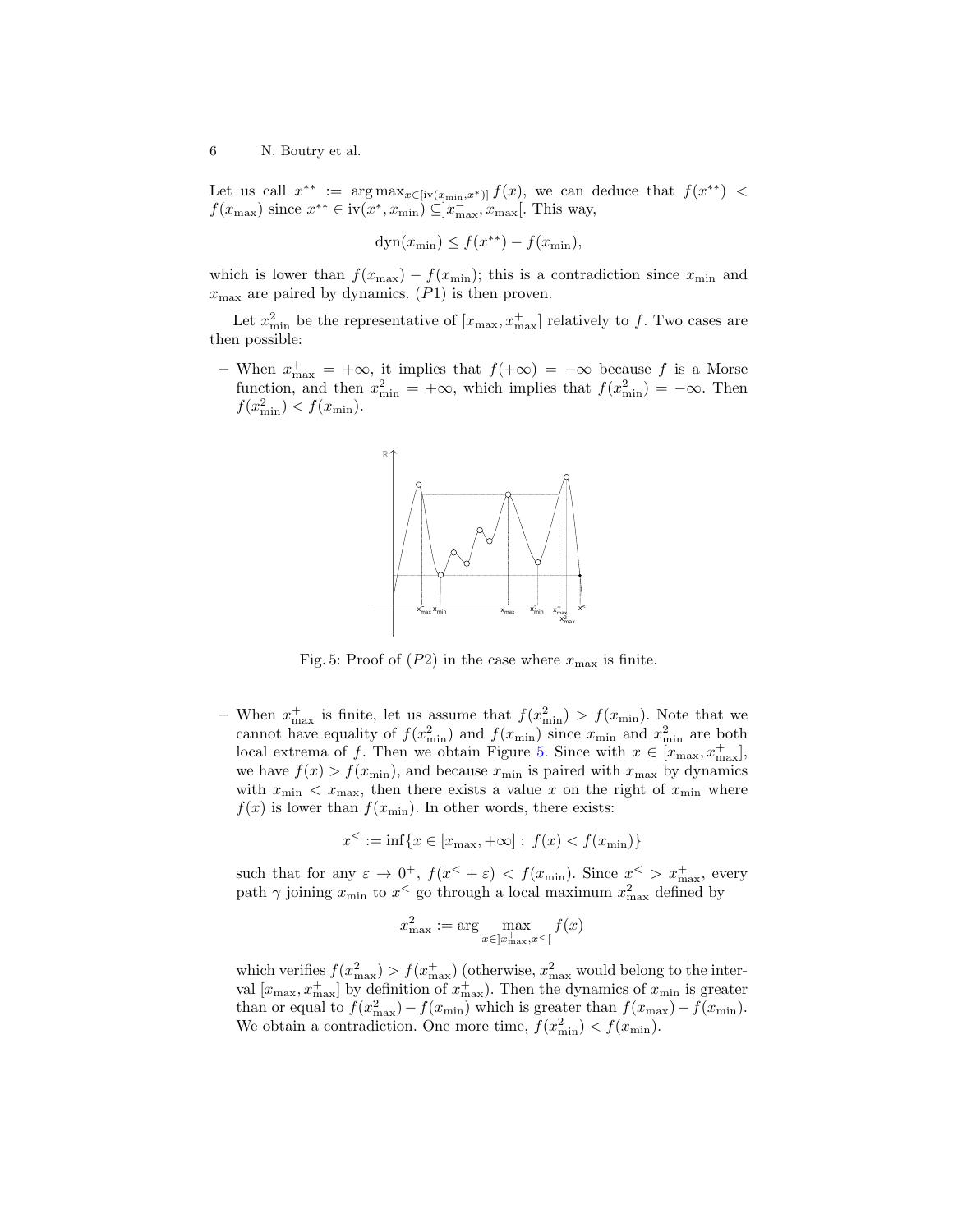The proof of (P2) is done.

Thanks to  $(P1)$  and  $(P2)$ , we obtain directly  $(P3)$  by applying the algorithm of pairing by persistence since  $f(x_{\min}) > f(x_{\min}^2)$  with  $x_{\min}$  the representative of  $[x_{\text{max}}^-, x_{\text{max}}]$  and  $x_{\text{min}}^2$  the representative of  $[x_{\text{max}}, x_{\text{max}}^+]$ .

<span id="page-6-1"></span><span id="page-6-0"></span>**Proposition 2** Let  $f : \mathbb{R} \to \mathbb{R}$  be a Morse function with a finite number of local extrema and unique critical values. Now let us assume that a local minimum  $x_{\min} \in \mathbb{R}$  of f is paired with a local maximum  $x_{\max}$  of f by persistence. We assume without constraints that  $x_{\min} < x_{\max}$ . Then,  $x_{\max}$  and  $x_{\min}$  are paired by dynamics.



Fig. 6: A Morse function  $f : \mathbb{R} \to \mathbb{R}$  where the local extrema  $x_{\text{min}}$  and  $x_{\text{max}}$  are paired by persistence relatively to  $f$ .

**Proof:** We denote by  $(x_{\text{max}}^-, x_{\text{max}}^+) \in \mathbb{R}^2$  the two values verifying:

$$
[x_{\text{max}}^-, x_{\text{max}}^+] = \mathcal{CC}([f \le f(x_{\text{max}})], x_{\text{max}}).
$$

Since  $x_{\min}$  is paired by persistence to  $x_{\max}$  with  $x_{\min} < x_{\max}$  (see Figure [6\)](#page-6-0), then:

$$
x_{\min} = \text{Rep}([x_{\max}^-, x_{\max}], f) \in \mathbb{R},
$$

and there exists  $x_{\min}^2 \in \mathbb{R}$  such that  $x_{\min}^2 := \arg \min_{x \in [x_{\max}, x_{\max}^+]} f(x)$  verifies  $f(x_{\min}^2) < f(x_{\min}).$ 

Thanks to this last inequality, we know that the path defined as:

$$
\gamma : \lambda \in [0,1] \to \gamma(\lambda) := (1-\lambda)x_{\min} + \lambda x_{\min}^2
$$

belongs to the set of paths  $C$  defining the dynamics of  $x_{\min}$  (see Section [2\)](#page-1-0). Then,

$$
dyn(x_{\min}) \le \max\{f(x) - f(x_{\min}) \; ; \; x \in \gamma([0,1])\},\
$$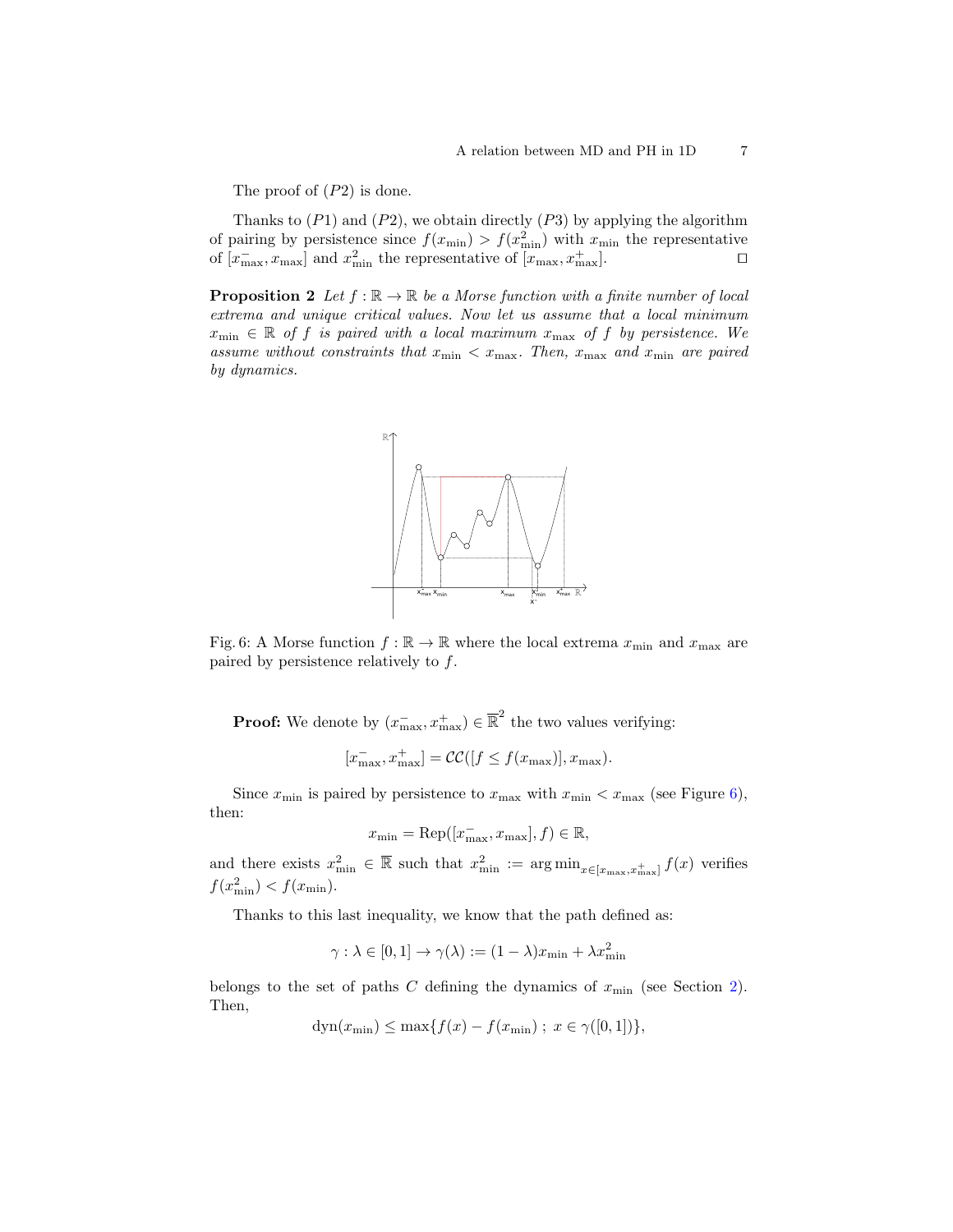<span id="page-7-0"></span>

Fig. 7: The proof that it is impossible to obtain a local maximum  $x^* < x_{\min}$ paired with  $x_{\min}$  by dynamics when  $x_{\min}$  is paired with  $x_{\max} > x_{\min}$  by persistence.

which is lower than or equal to  $f(x_{\text{max}}) - f(x_{\text{min}})$  since f is maximal at  $x_{\text{max}}$ on  $[x_{\text{max}}^-, x_{\text{max}}^+]$ . Then we have the following property:

$$
dyn(x_{\min}) \le f(x_{\max}) - f(x_{\min}). \quad (P1)
$$

Because  $f(x_{\min}^2) < f(x_{\min})$ , we know that there exists some local maximum of f which is paired with  $x_{\min}$  by dynamics. However we do not know whether the absciss of this local maximum is lower than or greater than  $x_{\min}$ . Then, let us assume that there exists a local maximum  $x^* < x_{\min}$  (lower case) which is associated to  $x_{\min}$  by dynamics. We denote this property  $(H)$  and we depict it in Figure [7.](#page-7-0) This would imply that  $x^* < x_{\text{max}}^-$  since f is greater than or equal to  $f(x_{\min})$  on  $[x_{\max}, x_{\min}]$ . The consequence would be  $f(x^*) > f(x_{\max})$ , since the local maximum  $x^1$  of f of maximal absciss in  $[x^*, x_{\text{max}}^-]$  verifies  $f(x^*) \ge f(x^1) >$  $f(x_{\text{max}})$ , and then  $dyn(x_{\text{min}}) = f(x^*) - f(x_{\text{min}}) > f(x_{\text{max}}) - f(x_{\text{min}})$  which contradicts  $(P)$ .  $(H)$  is then false. In other words, we are in the upper case: the local maximum paired by dynamics to  $x_{\min}$  belongs to  $|x_{\min}, +\infty|$ , let us call this property (P2).

Now let us define (see again Figure [6\)](#page-6-0):

$$
x^< := \inf\{x > x_{\min} \; ; \; f(x) < f(x_{\min})\},
$$

and let us remark that  $x^{\lt} > x_{\text{max}}$  (because  $x_{\text{min}}$  is the representative of f on  $[x_{\text{max}}^-, x_{\text{max}}]$ ). Since we know by (P2) that a local maximum  $x > x_{\text{min}}$  of f is paired by dynamics with  $x_{\min}$ , then the image of every optimal path belonging to C contains  $\{x^{\leq}\}\$ , and then  $[x_{\min}, x^{\leq}]$ . Indeed, an optimal path in C whose image would not contain  $\{x^{\leq}\}$  would then contain an absciss  $x < x_{\text{max}}^-$  and then we would obtain  $dyn(x_{min}) > f(x_{max}) - f(x_{min})$ , which contradicts (P1).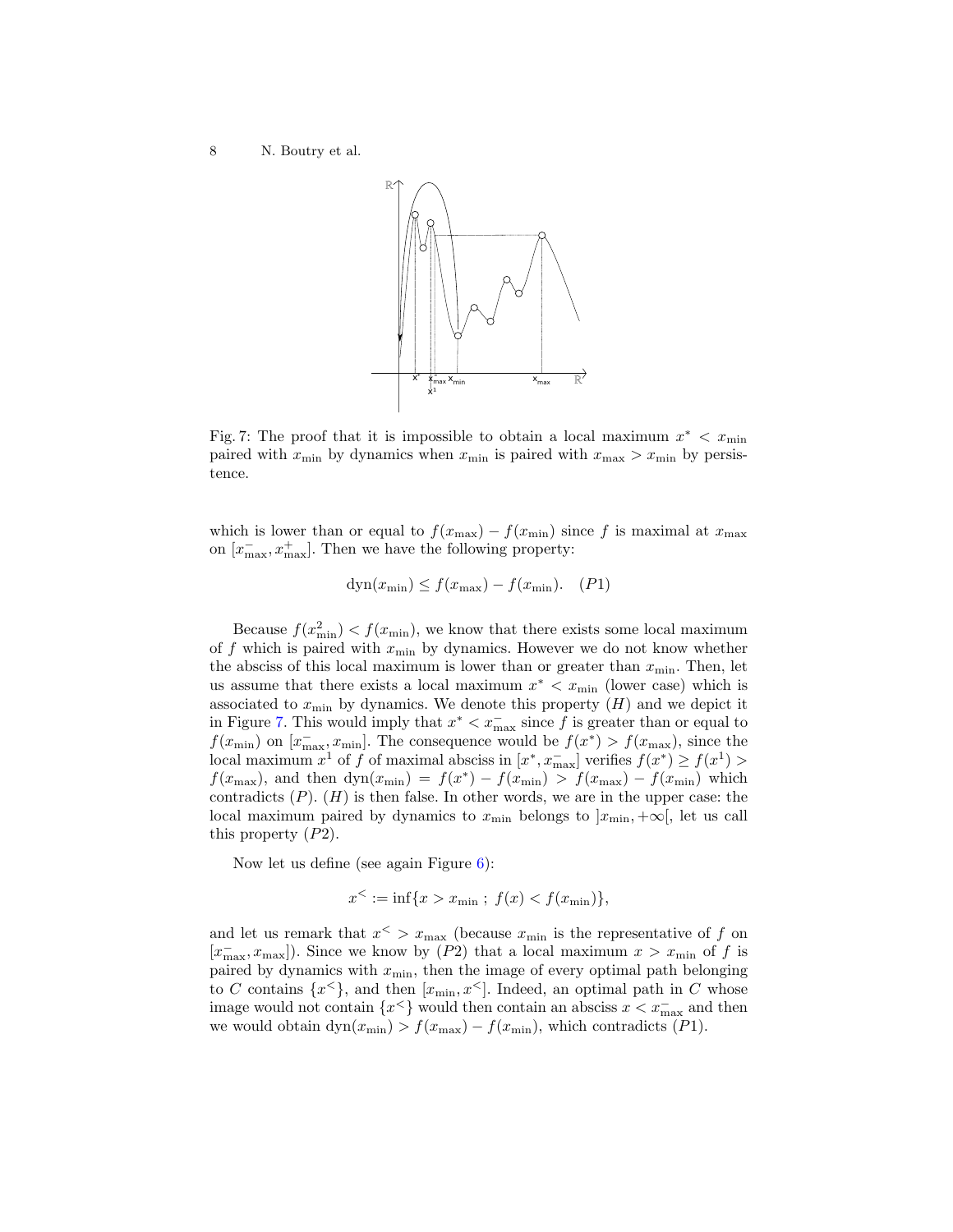However, the maximal value of f on  $[x_{\min}, x^{\leq}]$  is equal to  $f(x_{\max})$ , then  $dyn(x_{min}) = f(x_{max}) - f(x_{min})$ . The only local maximum of f whose value is  $f(x_{\text{max}})$  is  $x_{\text{max}}$ , then  $x_{\text{max}}$  is paired with  $x_{\text{min}}$  by dynamics relatively to f.  $\Box$ 

<span id="page-8-2"></span>**Theorem 1** Let  $f : \mathbb{R} \to \mathbb{R}$  be a Morse function with a finite number of local extrema and unique critical values. A local minimum  $x_{\min} \in \mathbb{R}$  of f is paired by dynamics to a local maximum  $x_{\text{max}} \in \mathbb{R}$  of f iff  $x_{\text{max}}$  is paired by persistence to  $x_{\min}$ . In other words, pairings by dynamics and by persistence lead to the same result. Furthermore, we obtain  $per(x_{\text{max}}) = dyn(x_{\text{min}})$ .

**Proof:** This theorem results from Propositions [1](#page-4-1) and [2.](#page-6-1)  $\Box$ 

### <span id="page-8-0"></span>4 Properties of these pairings

Let us observe and prove some properties relative to the pairings studied in this paper.

### 4.1 Self-duality

Let us prove that pairings by dynamics and by persistence are *self-dual* on a 1D Morse function  $f : \mathbb{R} \to \mathbb{R}$ , that is, the result is the same whatever if we work with f or its dual  $f^- : \mathbb{R} \to \mathbb{R} : x \to f^-(x) := -f(x)$ .

<span id="page-8-1"></span>

Fig. 8: Proof of self-duality of these pairings.

**Proposition 3** Let  $f : \mathbb{R} \to \mathbb{R}$  be a Morse function with a finite number of local extrema and unique critical values. Then the pairing by dynamics (resp. by persistence) of f and of  $f^-$  lead to the same result. In other words, these pairings are self-dual.

**Proof:** We assume that two finite real values  $x_{\min}$  and  $x_{\max}$  are paired by persistence relatively to f with  $x_{\min} < x_{\max}$ . Let us define  $(x_{\max}^-, x_{\max}^+) \in \overline{\mathbb{R}}^2$ such that:

$$
[x_{\max}^-, x_{\max}^+] = \mathcal{CC}([f \le f(x_{\max})], x_{\max}),
$$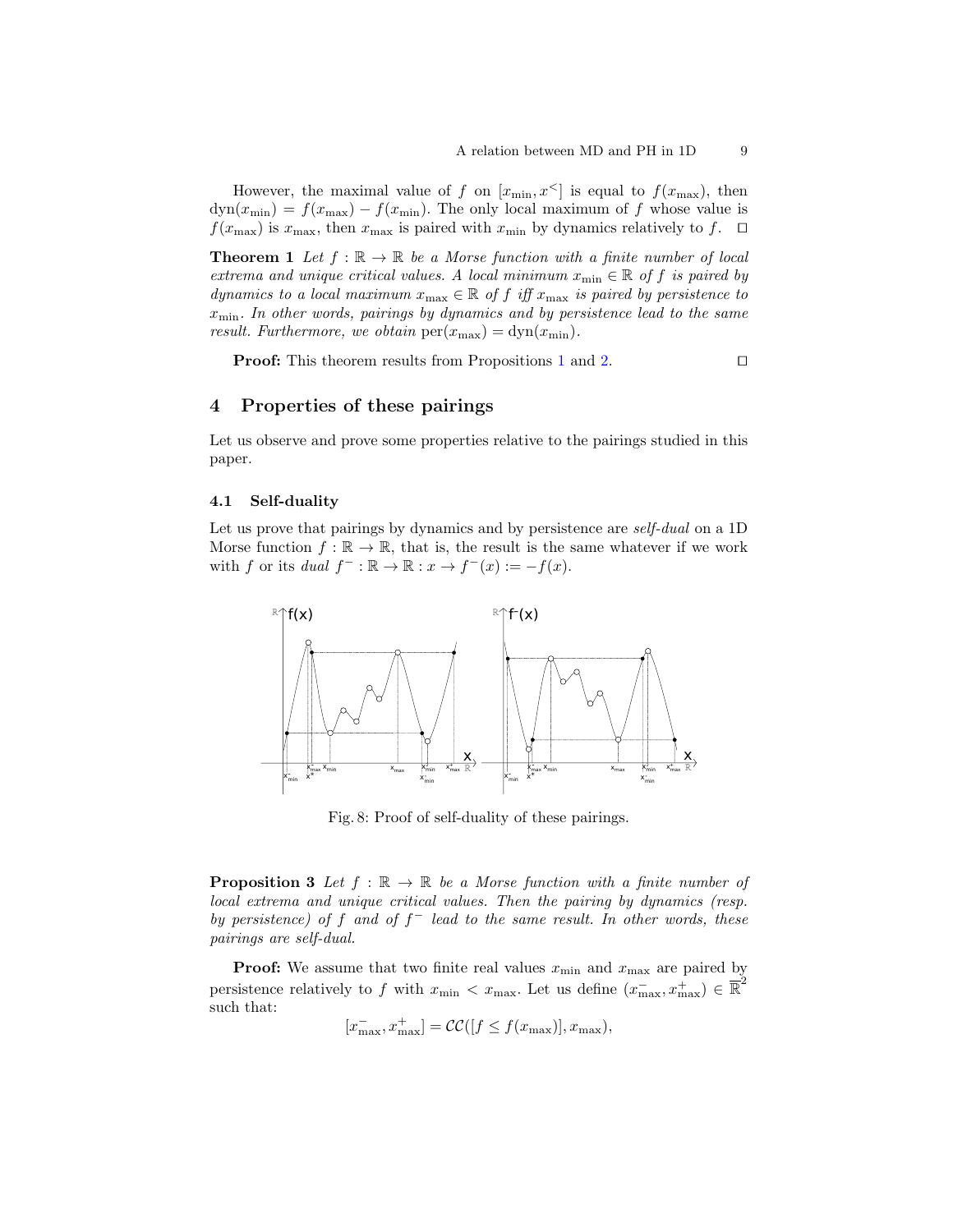and we also define  $(x_{\min}^-, x_{\min}^+) \in \mathbb{R}^2$  such that:

$$
[x_{\min}^-, x_{\min}^+] = \mathcal{CC}([f^- \le f^-(x_{\min})], x_{\min}).
$$

We can observe by noticing that:

$$
x_{\min} = \text{Rep}([x_{\max}^-, x_{\max}], f)
$$

(since  $x_{\min} < x_{\max}$ ) and by defining:

$$
x_{\min}^2 := \text{Rep}([x_{\max}, x_{\max}^+], f)
$$

that  $f(x_{\min}) > f(x_{\min}^2)$  (see Figure [8\)](#page-8-1).

First, let us observe that  $x_{\text{max}}^-$  is finite (otherwise,  $f(x_{\text{min}}) = -\infty$  which is impossible because  $f(x_{\min}) > f(x_{\min}^2)$ .

Secund, let us prove that  $x_{\text{max}}$  is the representative of  $f^-$  on  $[x_{\text{min}}, x_{\text{min}}^+]$ . For any  $x \in [x_{\min}, x_{\max}[\cup]x_{\max}, x_{\min}^2]$ , the value  $f(x)$  is lower than  $f(x_{\max})$  because  $x_{\min} \in ]x_{\max}^-, x_{\max}^-]$  and  $x_{\min}^2 \in ]x_{\max}, x_{\max}^+]$ . Because  $f^-(x_{\min}) < f^-(x_{\min}^2)$ ,  $x_{\min}^+ < x_{\min}^2$  (the case  $x_{\min}^2 < x_{\min}^-$  is impossible since  $x_{\min}^2 > x_{\max}$ ). Also, we have  $x_{\min}^+ > x_{\max}$  because for any  $x \in ]x_{\min}, x_{\max}]$ ,  $f(x) > f(x_{\min})$  ( $x_{\min}$  is the representative of f on  $[x_{\text{max}}^-, x_{\text{max}}]$ ). Then  $x_{\text{min}}^+ \in ]x_{\text{max}}, x_{\text{min}}^2]$ . Then, for any  $x \in [x_{\min}, x_{\max}[\cup]x_{\max}, x_{\min}^+]$ , we have  $f(x) < \overline{f(x_{\max})}$ , and the consequence is that  $x_{\text{max}}$  is the representative of  $f^-$  on  $[x_{\text{min}}, x_{\text{min}}^+]$ .

Third, let us define  $x^* := \text{Rep}([x_{\text{min}}^-, x_{\text{min}}], f^-)$ , and let us prove that  $f^-(x^*) <$  $f^-(x_{\text{max}})$ . Two cases are possible: either  $f^-$  does not admit a local minimum of absciss lower than  $x_{\text{max}}^-$  and then  $f^{-}(-\infty) = -\infty$  which implies  $x^* = -\infty$ and  $f^-(x^*) = -\infty$ , or  $f^-$  admits a local minimum x lower than  $x_{\text{max}}^-$  such that  $f^-(x) < f^-(x^-_{\text{max}}) = f^-(x_{\text{max}})$ . In both cases,  $f^-(x^*) < f^-(x_{\text{max}})$ .

Since  $x_{\text{max}}$  is the representative of  $f^-$  on  $[x_{\text{min}}, x_{\text{min}}^+]$ ,  $x^*$  is the representative of  $f^-$  on  $[x_{\min}^-, x_{\min}]$ , and  $f^-(x^*) < f^-(x_{\max})$ , then  $x_{\max}$  is paired with  $x_{\min}$  by persistence relatively to  $f^-$ .

By Theorem [1,](#page-8-2) we can conclude that both pairings by persistence and by dynamics are self-dual.  $\Box$ 

### 4.2 Injectivity

Let us prove that the pairings that are studied here are injective.

**Proposition 4** Let  $f : \mathbb{R} \to \mathbb{R}$  be a Morse function with a finite number of local extrema and unique critical values. Let  $P_{dyn}$ :  $\mathbb{R} \to \mathbb{R}$  the real function which gives for a local minimum  $x_{\min}$  of f the local maximum  $x_{\max}$  of f paired to  $x_{\min}$ by dynamics. Then,  $P_{\text{dyn}}$  is injective (see Figure [9\)](#page-10-1).

**Proof:** Let us assume that  $P_{\text{dyn}}(x_{\text{min}}) = P_{\text{dyn}}(x_{\text{min}}^2) = x_{\text{max}}$  with  $x_{\text{min}}$ ,  $x_{\text{min}}^2$ and  $x_{\text{max}}$  three real values. Then by Theorem [1,](#page-8-2) we know that  $x_{\text{max}}$  is paired with  $x_{\min}$  and  $x_{\min}^2$  by persistence, which means that  $x_{\min} = x_{\min}^2$ .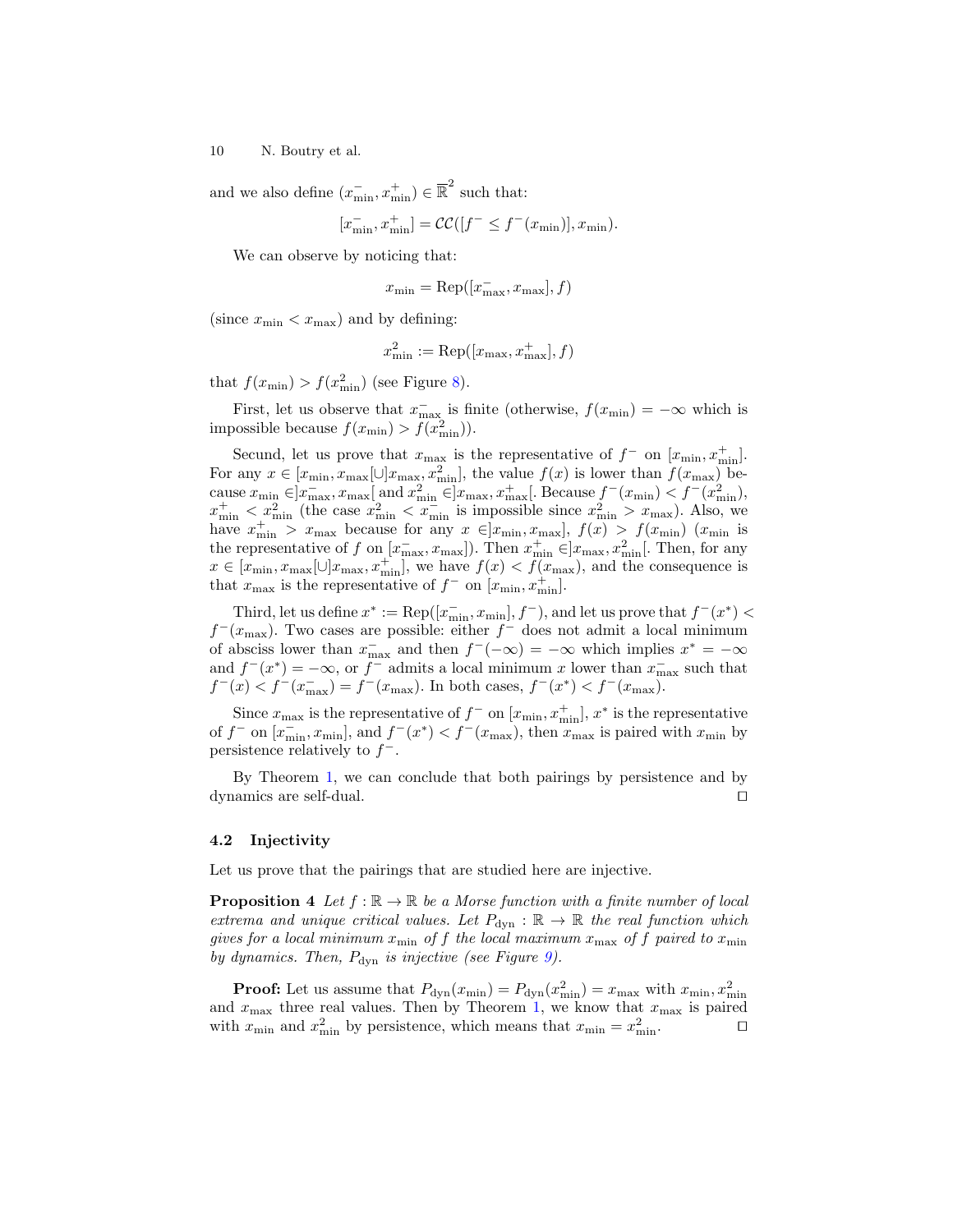

<span id="page-10-1"></span>Fig. 9: Pairings by dynamics (on the left side) and by persistence (on the right side) are injective.

**Proposition 5** Let  $f : \mathbb{R} \to \mathbb{R}$  be a Morse function with a finite number of local extrema and unique critical values. Let  $P_{\text{per}} : \mathbb{R} \to \mathbb{R}$  the real function which gives for a local maximum  $x_{\text{max}}$  of f the local minimum  $x_{\text{min}}$  of f paired to  $x_{\text{max}}$ by persistence. Then,  $P_{\text{per}}$  is injective (see Figure [9\)](#page-10-1).

**Proof:** Let us assume that  $P_{\text{per}}(x_{\text{max}}) = P_{\text{per}}(x_{\text{max}}^2) = x_{\text{min}}$  with  $x_{\text{max}}$ ,  $x_{\text{max}}^2$ and  $x_{\min}$  three real values. Then by Theorem [1,](#page-8-2) we know that  $x_{\min}$  is paired with  $x_{\text{max}}$  and  $x_{\text{max}}^2$  by dynamics, which means that  $x_{\text{max}} = x_{\text{max}}^2$ .

# <span id="page-10-0"></span>5 Conclusion

In this paper, we prove the equivalence between pairing by dynamics and pairing by persistence for 1D Morse functions and also their self-duality and their injectivity. As future work, we plan to study their relation in the n-D case,  $n \geq 2$ . Another interesting issue is to explore how ideas steaming from Discrete Morse Theory can infuse Mathematical Morphology. Conversely, since the watershed is clearly linked to the topology of the surfaces  $[3,4,12]$  $[3,4,12]$  $[3,4,12]$ , it is definitely worthwile to search how such ideas can contribute to (Discrete) Morse Theory. This can be done along the same lines as what is proposed in  $[1,2,5]$  $[1,2,5]$  $[1,2,5]$ .

### References

- <span id="page-10-4"></span>1. Lidija Čomić, Leila De Floriani, Federico Iuricich, and Paola Magillo. Computing a discrete Morse gradient from a watershed decomposition. Computers  $\mathcal C$  Graphics, 58:43–52, 2016.
- <span id="page-10-5"></span>2. Lidija Čomić, Leila De Floriani, Paola Magillo, and Federico Iuricich. *Morphological* modeling of terrains and volume data. Springer, 2014.
- <span id="page-10-2"></span>3. Jean Cousty, Gilles Bertrand, Michel Couprie, and Laurent Najman. Collapses and watersheds in pseudomanifolds of arbitrary dimension. Journal of mathematical imaging and vision, 50(3):261–285, 2014.
- <span id="page-10-3"></span>4. Jean Cousty, Gilles Bertrand, Laurent Najman, and Michel Couprie. Watershed cuts: Minimum spanning forests and the drop of water principle. IEEE Transactions on Pattern Analysis and Machine Intelligence, 31(8):1362–1374, 2009.
- <span id="page-10-6"></span>5. Leila De Floriani, Federico Iuricich, Paola Magillo, and Patricio Simari. Discrete Morse versus watershed decompositions of tessellated manifolds. In International Conference on Image Analysis and Processing, volume 8157 of Lecture Notes in Computer Science, pages 339–348. Springer, 2013.